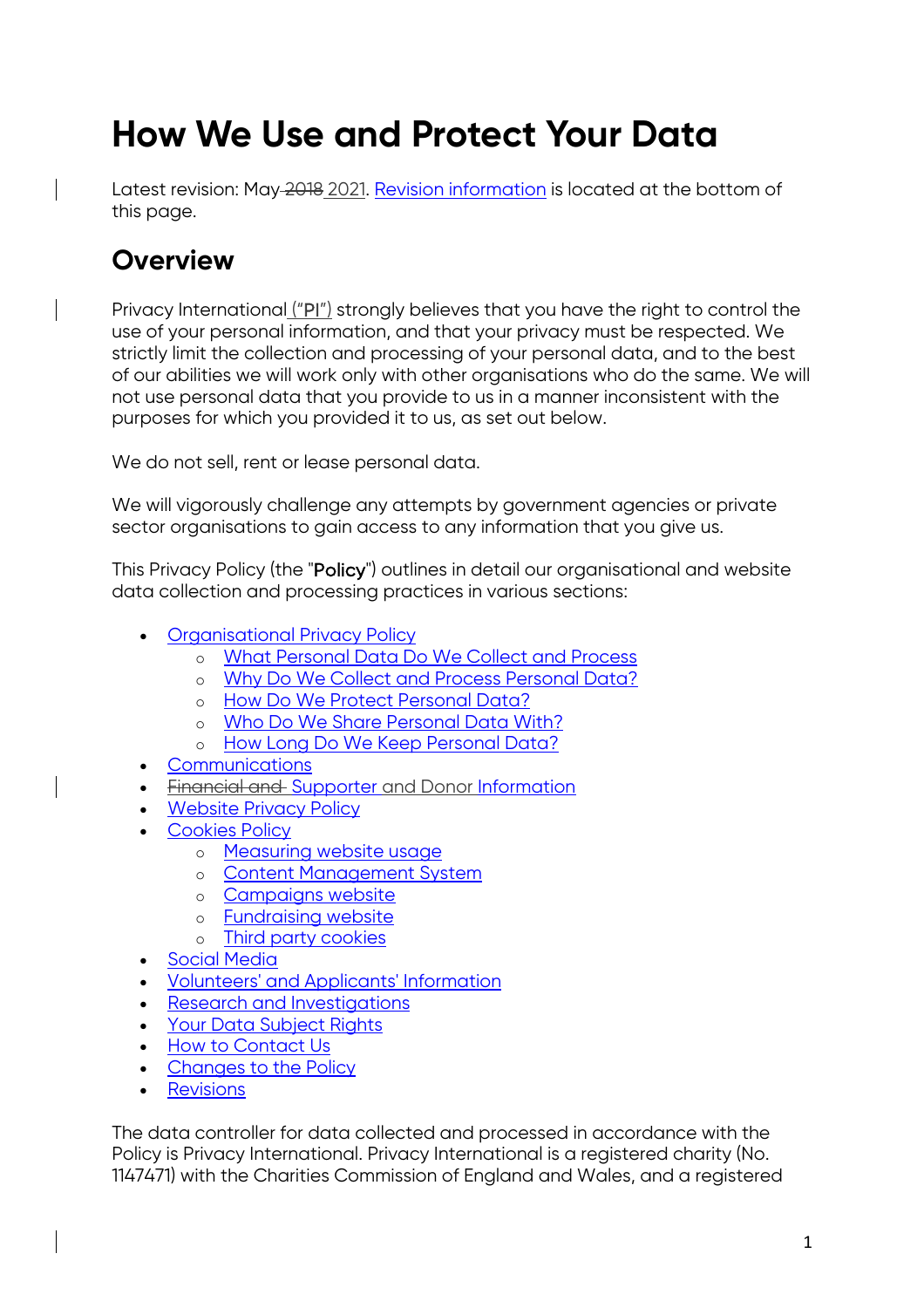company (No. 04354366) with Companies House of England and Wales. Our address is Privacy International, 62 Britton Street, London, EC1M 5UY, United Kingdom.

# **Organisational Privacy Policy**

## **What Personal Data Do We Collect and Process?**

Privacy International collects and processes as little personal data as possible in order to achieve our mission, which is described on our About Us page.

We collect and process various types of personal data depending on your relationship with PI. We may collect and process personal data relating to the following people:

- Employees
- Trustees
- Fellows
- Volunteers
- Contractors/ Consultants
- Applicants (for any of the above roles) (See Volunteers' and Applicants' Information)
- Employees of PI Partners
- Supporters and Donors
	- e-Prospective, current and past donors (see Financial and Supporter and Donor Information and Why We Use Your Data)
	- o Signed up to our mailing list (see Why We Use Your Data)

 $\circ$ 

- o Individuals who signed up to our mailing list (see Supporter and Donor Information)
- o Individuals who take action to support a campaign on our Action Platform (see Supporter and Donor Information)
- Website users (see Website and Cookies Policy)
- Individuals who contact PI directly (see Communications and Social Media)
- Research subjects (see Research and Investigations)

The types of personal data we may process, for the purposes described below, include:

- Name
- Email address
- Home address
- Phone number
- Biographical information
- Nationality
- Immigration status
- Employment and employer details
- Financial information (including donation history and details about your taxpayer status when claiming GiftAid)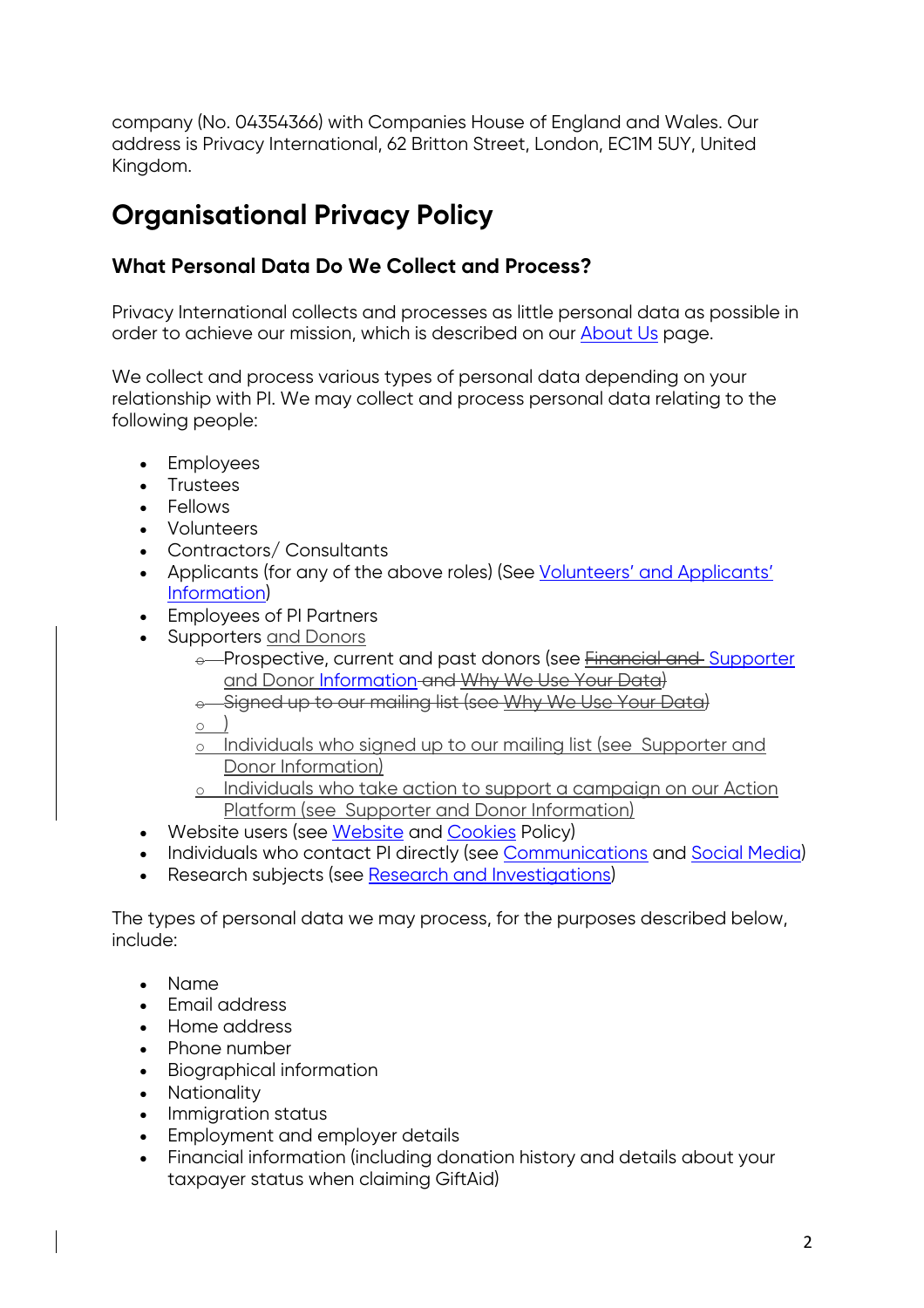- Communications Preferences (primarily through our Mailing List)
- IP addresses
- Pages accessed on any of Privacy International's websites
- History of actions taken on our campaigns and fundraising website
- Cookie session data (as described further in our Cookie Policy)

#### We've explained this further here.

Generally, we do not collect or keep a record of sensitive personal data and only do so in very limited circumstances, primarily when an individual has chosen to provide us with this data.

We process some sensitive personal data for Human Resource purposes, for example, about PI's employees as far as necessary to fulfil our duties as an employer. On occasion we may also process sensitive personal data of others engaging with PI, for example where an individual provides us with information relating to accessibility needs for the purpose of arranging a meeting or where an individual contacts PI and their communication includes sensitive personal data. We do not use this data for any other purpose other than that for which it is provided.

We may on occasion process sensitive personal data in relation to our research and investigations, for example when conducting research into potential or current subjects and participants of our research and investigation projects in the context of PI's mission. This data may be provided to us by the individuals themselves, from publicly available sources or from third parties.

We also collect and process data in connection with our campaigns and fundraising websites.Action Platform (see more detail below under Supporter and Donor Information). Privacy is an internationally recognised human right. However, we appreciate that in certain circumstances, the data you submit on these websites, this website may reveal data that could be considered sensitive personal data (reflective of your political or philosophical views) e.g. indicating that you are interested in privacy in a specific country, have sent a letter to a specific company to complain about its privacy practices, have signed a petition to support one of our campaigns, or have donated to our appeal to support one of our cases.

When using our websites, you are not required, as a statutory requirement or as a necessity to enter into a contract, to provide us with personal data for processing as described in the Policy. However, if Our Action Platform, however, requires minimal information, such as an email address, for you do not provide us with certainto take an action. You can create an account on the platform without providing any personal data on our campaigns and fundraising websites, we will not be able to provideother than your email address, but you all of the features available.can choose to provide us with additional information. More detail about how your personal data is used for the features on these sitesthe Action Platform is provided when you are inputting the data and is also explained here..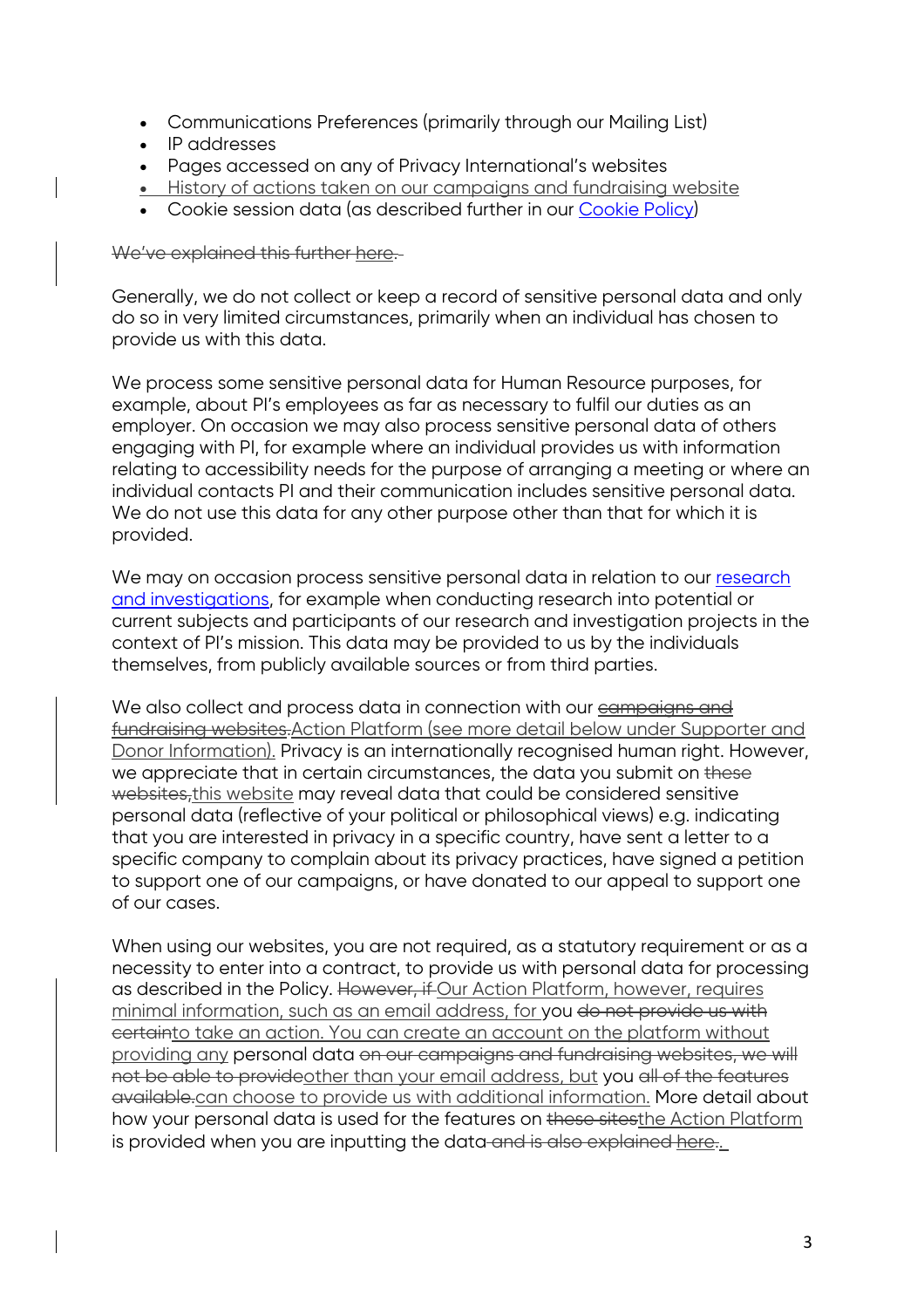## **Why Do We Collect and Process Personal Data?**

We collect and process personal data for the following necessary purposes:

- To administer our websites;
- To respond to any communications, queries or requests for information or services from you, howsoever received;
- To receive and process financial donations;
- For recruitment, employee and human resources management purposes;
- For auditing purposes:
- For procurement of services;
- For managing our relationships with PI Partners;
- For research, investigations and campaigns in connection with our mission and charitable objectives, which are described on our About page and on the Charity Commission website;
- To understand our supporters' and donors' engagement with us and our campaigns;
- To comply with our legal or regulatory obligations; and
- To establish, exercise or defend legal claims.

Privacy International will only process personal data when we have a legal basis for doing so. The legal basis that we will rely on will depend on the circumstances in which we collect and use your personal data. In almost all cases, the relevant legal basis to process personal data is that the processing will be one of the following:

- Based on your consent to use your data in a certain way (for example, to communicate with you through our mailing list). Your consent may subsequently be withdrawn at any time by editing your preferences or contacting us as specified in the **How to Contact Us** section of this Policy without affecting the lawfulness of processing based on consent before its withdrawal.
- Necessary in order to take steps prior to entering into a contract or for the performance of a contract (for example, for recruitment, for human resources management and to manage those carrying out work on behalf of PI);
- Necessary to comply with legal requirements (for example, to comply with applicable regulatory obligations and employment law); and
- Necessary for our legitimate interests (for example, to administer our websites, to manage our donations, to carry out research and investigations consistent with our mission and to manage volunteers). We will only rely on this legal basis where we've identified the purpose (the legitimate interest), assessed that the processing is necessary for that purpose and conducted a balancing test to ensure that this interest is not overridden by the interests, rights and freedoms of the individual.

## **How Do We Protect Personal Data?**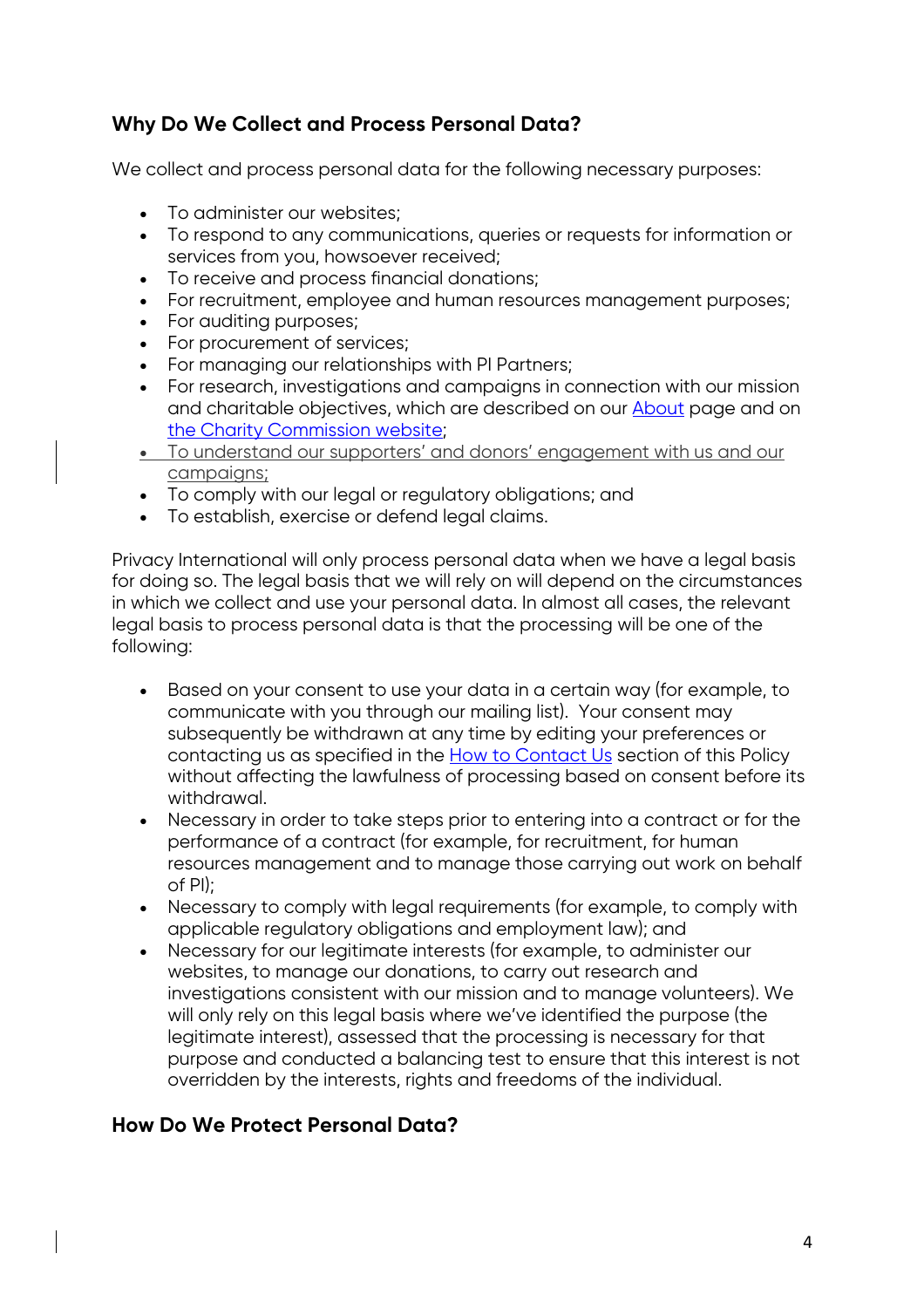Personal data shall be subject to additional safeguards to ensure this data is processed securely. For example, we work hard to ensure data is encrypted when in transit and storage, and access to this data will be strictly limited to a minimum number of individuals and subject to confidentiality commitments.

We will take all steps reasonably necessary to ensure that your data is treated securely and in accordance with this Policy. Unfortunately, the transmission of information via the internet is not completely secure. Although we will do our best to protect your personal data, we cannot guarantee the security of your data transmitted to any of our websites; any transmission is at your own risk. Once we have received your information, we will use strict procedures and security features to try to prevent unauthorised access. When possible, encryption is used, both in transit and storage. Access controls within the organisation limit who may access information.

Our Action Platform is hosted on Microsoft Azure and operated by Circle Interactive, so we rely in part on these third parties to protect the data you provide through it. When you donate to us, third party payment processors collect your data and process the payment, and interact with your bank or credit card issuer. At any moment, you can change or delete that data. If you ask for your preferences to change or for data to be deleted, we keep a record that we deleted your data, e.g. (in an analogue way) "john@example.org has unsubscribed from our fundraising notifications and removed his country of residence."

We never transfer your data outside of the United Kingdom ("UK") or European Economic Area ("EEA") unless we have your explicit consent for it, or on the basis of specific safeguards in individual circumstances of which we'll let you know if they apply to your data.

## **Who Do We Share Personal Data With?**

At PI we administer, run, and use a series of services and infrastructure that may process your personal data.

We maintain direct control over as many processes as we can. As necessary in connection with the above purposes, your personal data may be transferred to the Board of Trustees or our authorised third-party service providers and partners. We conscientiously select and review authorised third parties when possible and review their privacy and security policies. These authorised third parties may be engaged in, among other things, the processing of donations, technology support, outreach campaigns, or research projects carried out in connection with our mission. Limited members of Privacy International staff or the staff working for these third parties may also access and otherwise process your personal data in connection with their job responsibilities or contractual obligations.

Some of these personnel and authorised third parties (for example payment processors) may transfer data outside the United Kingdom ("UK")UK or European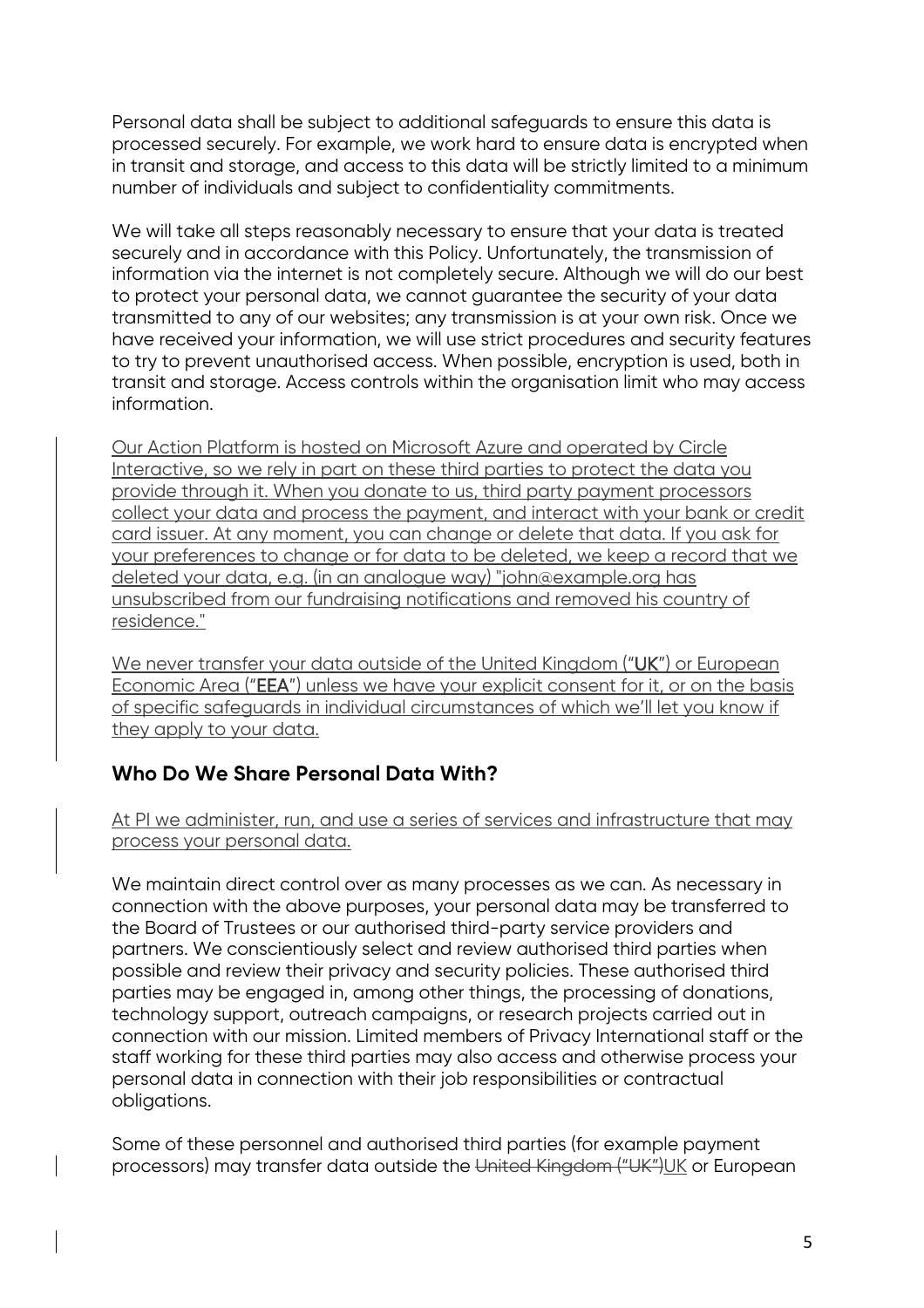Union ("EU"). We take appropriate steps to ensure that data remains within jurisdictions with adequate protections for personal data and ensure that recipients of personal data from us are bound to duties of confidentiality, where relevant or appropriate. Where this is not possible, we rely on data minimisation, and as much as possible, the selection of trusted companies with privacy policies and auditable processes which we have reviewed, and seek to ensure that there are adequate safeguards in place for protecting transferred data, for example Standard Contractual Clauses. For more information on the safeguards for transfer in a particular operation please contact us. We may also be required to disclose or otherwise process your personal data in the context of a regulatory audit to which we may be subject from time to time.

### These services may include:

- Internet resources we administer and control but are hosted by third parties, e.g. our website (www.privacyinternational.org and our onion service) and our media server (media.privacyinternational.org), services we use to work with our board and partners, a URL shortener (pvcy.org), our analytics service, our external cloud, and our search server. These are hosted by providers who will have log data and with whom we have data processing agreements under which they act as processors for us. Servers are currently hosted by Leaseweb and Hetzner.
- Internet resources for which we are administrative users but that are operated by third parties with whom we have data processing agreements under which they act as processors for us, e.g. our Action Platform (that is currently hosted on Microsoft Azure and operated by Circle Interactive).
- Internet resources we do not control where we have accounts operated by third parties, e.g. SIP phone, email, social media, third party content providers (search engines, podcasts, video), surveys, payment processors, calendaring, conferencing services. These third parties have privacy policies in place that govern how users' data are used: phone (Andrews & Arnold), email (GreenNet and Protonmail), survey (SmartSurvey), calendaring (Microsoft), conferencing services (Jitsi, Microsoft, Zoom).
- Infrastructure providers we use where data may be processed, e.g. cloud backup services (though data is encrypted at rest), DNS and CDN, certificate authorities, and service uptime monitors. These providers have privacy policies in place that govern how data are used: backup (Microsoft), DNS and CDN (Cloudflare).
- Services where our staff, partners, and trustees' data may be processed, including our internal services that we host; our external services that we administer and control with a third party host; services we administer but are hosted in the cloud; services where we are administrative users but do not control (e.g. email, calendaring), and services where we are users (e.g. email). These are governed as described above based on agreements and/or policies. Our servers are currently hosted by Leaseweb, Hetzner, Microsoft or Amazon Web Services, email by GreenNet and Protonmail, and calendaring by Microsoft.

## **How Long Do We Keep Personal Data?**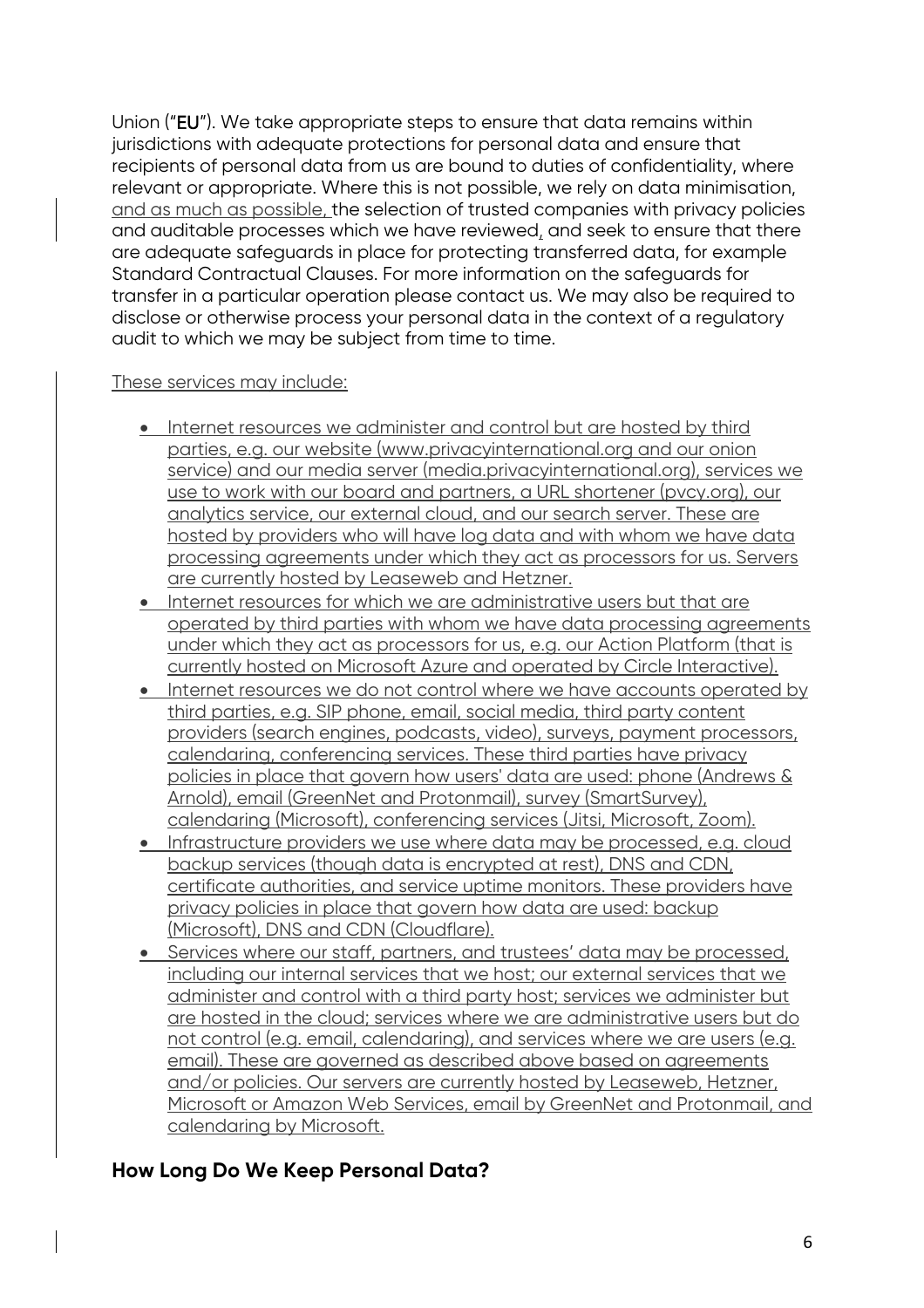We ensure that personal data is retained only for as long as necessary in accordance with the above purposes and applicable laws. We may be required to retain your personal data for a number of years in order to satisfy legal or contractual obligations, or in order to establish, exercise or defend legal claims. When your personal data is no longer necessary for these purposes, the personal data will be deleted. We retain personal data for the following indicative periods:

- Donations data 4-5 years following the end of the fiscal year in which the donation was made
- Supporters' data (provided through our Action Platform) until you ask us to delete your data or otherwise withdraw consent
- Communications of members of the public with PI 3 months from last correspondence

Emails received through info@privacyinternational.org are

# **Communications**

We collect and process data when you communicate with us through various means.

- Communications from the public via our website's 'contact us' form are received by email and are reviewed by onePI staff-member, sent onwards when necessary to other staff members, and deleted as quickly as possible. Similarly, emails sent to our other general addresses, e.g. **supporters**
- Communications from media and journalists via our website or by direct email to press@privacyinternational.org- are all received by email and are reviewed by a staff member and then sometimes shared with other staff members.
- Communications from the public with regards to our public accountability (https://privacyinternational.org/taxonomy/term/756) are received by email and are exclusively reviewed by PI's Executive Director.
- Emails received from our supporters are reviewed by PI staff, sent onwards when necessary to other staff members, and deleted as quickly as possible.
- Communications with our stakeholders and adversaries, through our staff email addresses or our public facing email addresses, are treated confidentially. We may publish these communications if we consider it to be in the public interest and in line with data protection law, removing personal information when irrelevant to the purpose of publishing.

We do not disclose the names of senders or contents of their communications to others outside of Privacy International, i.e. third parties, without your permission or unless strictly necessary.

We use email service providers in the UK. As a result our emails are susceptible to lawful access in the UK, and possibly through unlawful means by the UK Government and by other governments and entities. We select our service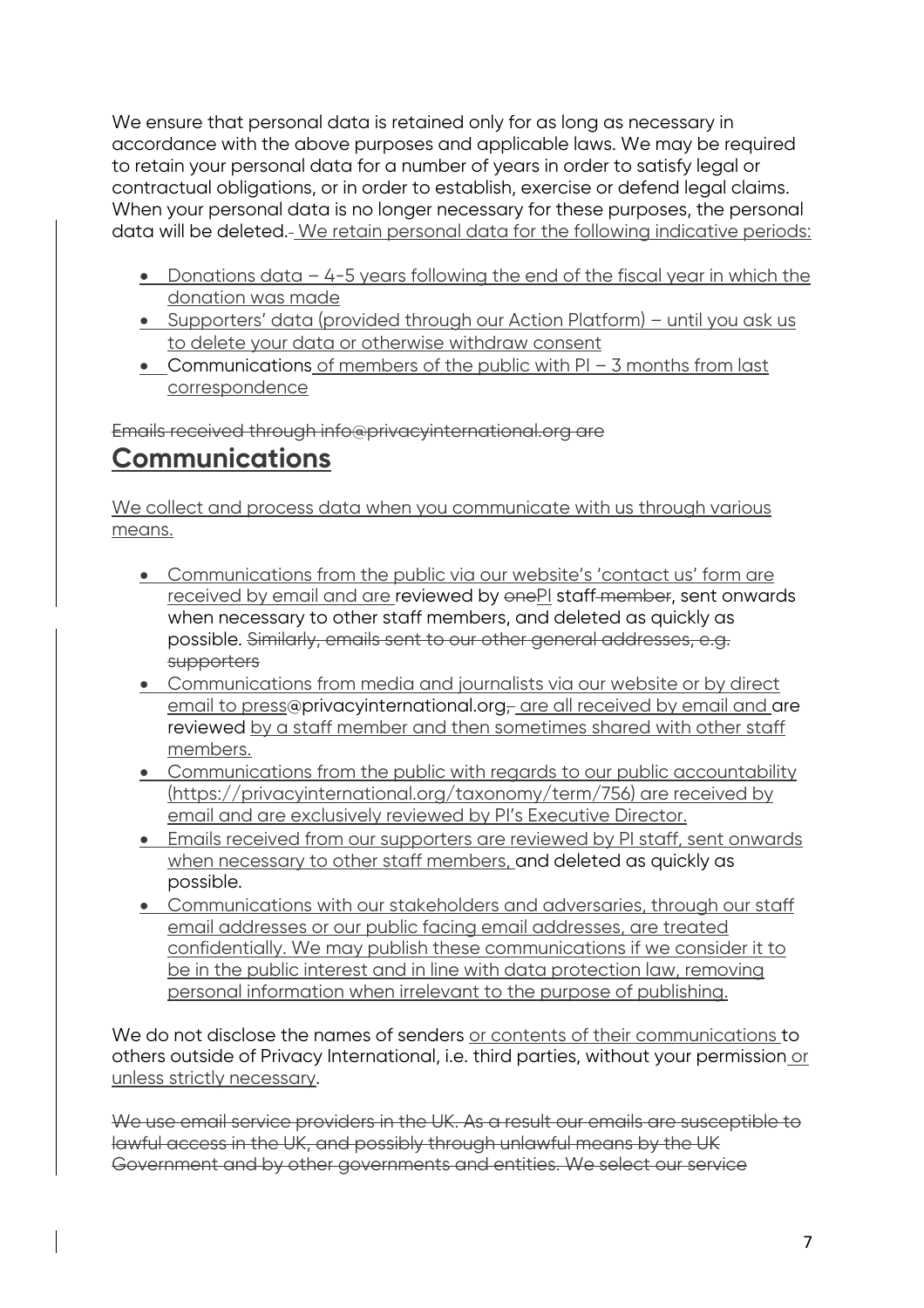providers on the basis of their privacy awareness, and work with most of our service providers to advise them on privacy protection. Our current service provider is GreenNet (see below).

We administer a mailing service, on our Action Platform, for notifications by email based on interest in topics that you have explicitly indicated to us.interest in topics that you have explicitly indicated to us. Outgoing messages are processed by our mail service and internet providers.

Information we receive by post is collected and reviewed by  $\theta$ enePI staff member, reviewed, and sent onwards when necessary to other staff members. These items are retained or destroyed as soon as possibleaccording to our retention policy. We use our best efforts to prevent disclosure of the names of senders to third parties, consistent with our legal obligations and we endeavour to keep files secure. If the content of messages is shared with third parties, we de-identify the messages as much as possible.

Telephone calls received on our number are serviced by our phone and internet provider, Andrews & Arnold Ltd, using a SIP service, and are beyond our control. As a result, the. The traffic data for these calls may be retained in accordance with various laws and a voluntary code of practice foron the retention of communications data.

# **Financial and Supporter and Donor Information – Our Action Platform**

We collect and process data you disclose to us on our Action Platform because you signed up to our mailing list. This includes the email address that you provide to us, and any biographic data (name, country of residence) or data about your areas of interests that you have volunteered when signing up to receive news from us. This can be sensitive as it could indicate your beliefs or opinions. Having your name helps us address you, but it is entirely optional. This is the difference between Dear Sarah and Dear [blank]. Knowing your country helps us know if we have a substantial number of supporters in a particular country. This would, for example, help us to better understand if we should be creating content in other languages.

We collect and process data about your engagement with our campaigns through our Action Platform. For example, if you sign a joint letter asking internet companies not to help governments to hack you, we will keep a record of this action against your email address, and your name if you have provided it to us. This can be sensitive as it could indicate your political beliefs or opinions. The nature of the campaigning action you take may require us to retain data on your participation and share it with others, with your consent. So if you signed a petition, we may need to keep a record of the fact that you signed so that we can share this with the petition target. We may also use this data to contact you about the progress of a campaign, and will seek your consent to contact you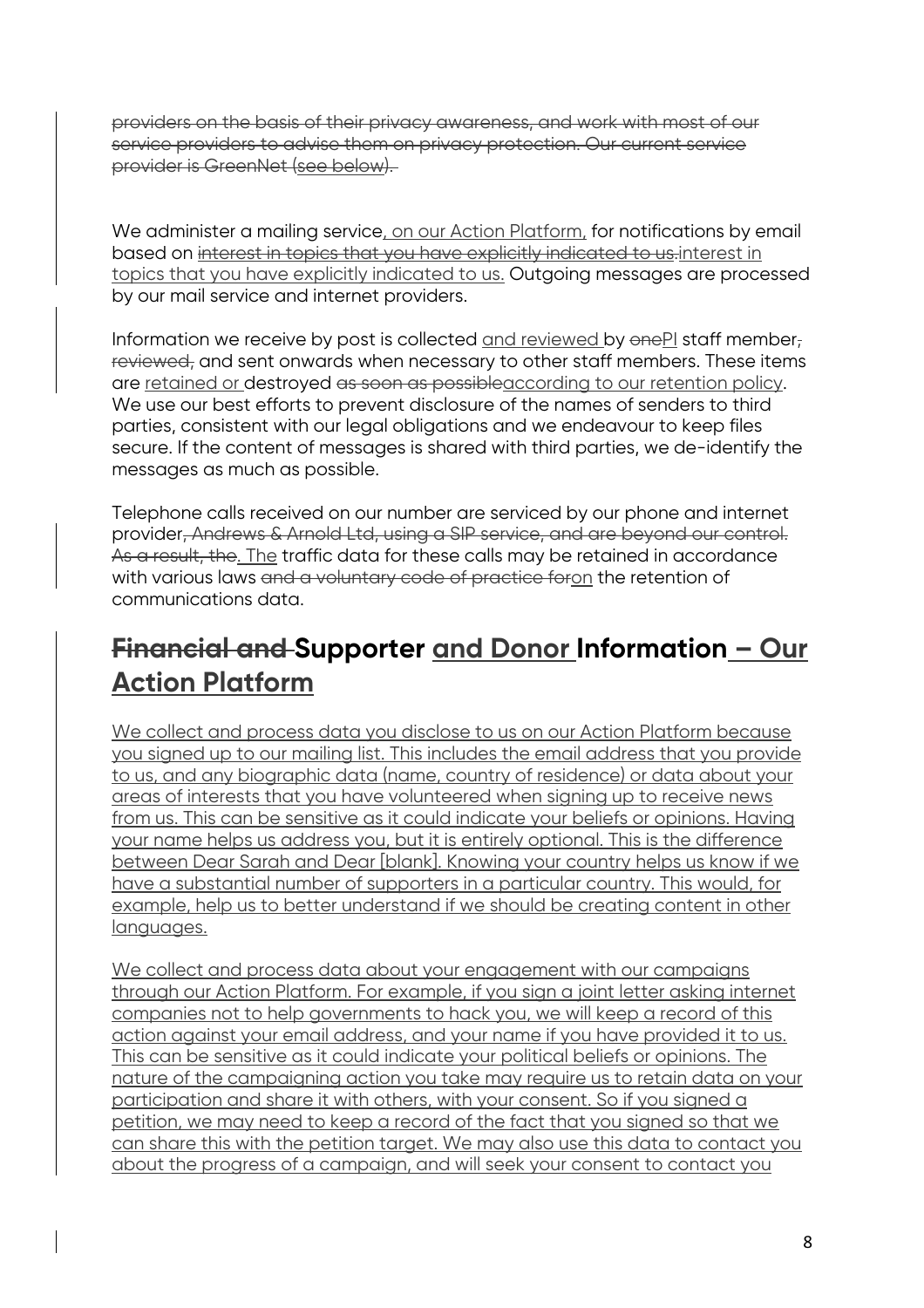about other related campaigns. How your data will be treated in a specific campaign will be explained to you when you sign up.

We collect and process data provided by prospective and current donors. This data may include contact details, biographical information,biographic data (name, physical address), financial information, donation history, data about your tax residency, and employer details. When you donate, we also hold a record on our Action Platform of the fact that you have donated, the date on which you donated and the amount which you donated. We do not purchase such data, so we only collect data given to us by the individuals themselves. In order to assist us with the technical process of managing and recording our donations for audit purposes, this information may be processed through CiviCRM software that we control but is maintained and hosted by our internet service provider contractors. This software allows us to see the email address of the donor, how much has been donated, when it was donated and whether it is a recurring payment. From May 2021, through our Action Platform, we also collect and process data provided by supporters who support our actions by, for example, signing a petition. When you do so, our records will show your email address and the fact that you have signed a petition on a certain date. If you do so while logged into your supporter account, our account records for you will show all actions you have taken and donations you have made.

We have Paypal, BitPay, PayPal Giving Fund (the independent charitable organisation that provides services for PayPal, eBay and Humble Bundle) and Stripe and Just Giving accounts to administer on-lineonline donations. Paypal allows you to close your customer account once you no longer require it. If you donate via PayPal Giving Fund you have the option to give your gift in a manner where PI does not receive details of people making the donation . Your account information may stay active with PayPal for legal and audit purposes, in accordance with PayPal's privacy policy available here. BitPay, JustGiving and PayPal Giving Fund's policy here. Stripe may have a similar policiespolicy; please refer to their privacy policies respectively policy available here, here and here for more detail. We also accept donations via Benevity, a workplace giving scheme. We do not receive details of people making the donation. Please refer to their privacy policy for more details here.

In accordance with each of thesetheir privacy policies, we may have access to or be provided with data by these platforms for the purpose of managing our donations.

Our financial accounts are held with Barclays Bank. Any donations made to Privacy International in the form of a cheque or bank transfer will be processed by Barclays Bank in accordance with its privacy policy available here and under UKnational law. We retain information about all donations in accordance with financial auditing requirements.

We will ask UK-based donors wishing to make a donation under the Gift Aid scheme to complete an online or hardcopy Gift Aid declaration form. (If you donate via PayPal Giving Fund, you can also complete a Gift Aid declaration form, which we do not receive.) We are required to store an auditable record of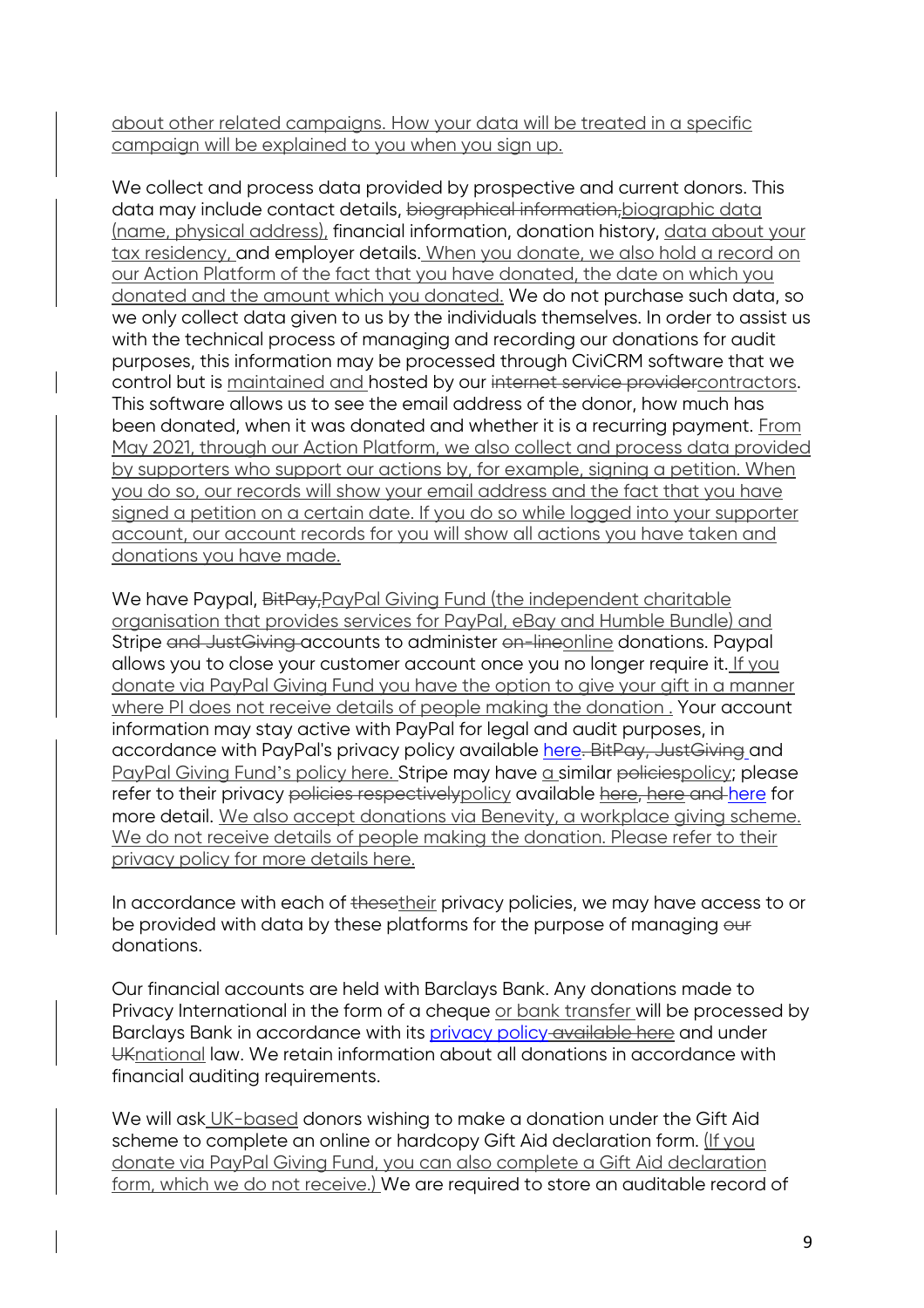those donors -- full name, home address and details of the donation -- in order to process the Gift Aid donation. To make a Gift Aid repayment claim, we are required to share that data with the UK Government -- HMRC's Gift Aid service, Charities Online. Please contact supporters@privacyinternational.org for further information on making a Gift Aid donation.

# **Website Privacy Policy**

We design and administer our web services to limit the amount of data collected. We endeavour to protect users and their data when we process data collected.

We limit collection by (1) minimising the number of ways we track you and (2) providing a Tor service of our website [https://privacyintyqcroe.onion] for users who wish to minimise the amount of personal data that is collected in logs. We honour do not track requests. We do not use third parties to track you. We may point from our website to other internet services that use cookies and other forms of tracking. This is particularly the case with multi-media services, and with the links that we post on our Twitter and Facebook accounts.

It is helpful to Privacy International to know how our websites are used.

To undertake analysis of how our site is used, we use GoAccessMatomo, YOURLS and server logs to see statistics in relation to our website use, for the following purposes:

- To know how many visitors per day visit our site
- To know how much traffic we are sending outbound
- To know which items on our site are being downloaded (e.g. PDFs, longform, reports, short items) and how many times
- To identify items not found, i.e. 404s so that we can fix them
- To identify the types of operating systems being used and browsers so we can design our site accordingly
- To identify the time of day when our site is most used in case we want to do syncs and repairs (that result in our site being down temporarily)
- To identify the percentage of the traffic that is going ourout over our Tor service.

These statistics are only available to PI. We keep the aggregate data indefinitely, and use this aggregate data to report internally, to our Board, and to our funders. For instance, we will report to our Board that an investigation report was downloaded X number of times. We do not seek to identify individuals nor specific devices -- instead we obfuscate the last two octects of the IP address for this processing.

GreenNet mayOur hosting provider, Hetzner Online GmbH, may collect and use the logs and other information for their own business purposes, such as for troubleshooting and defining usage patterns, in accordance with their Code of Practice available here. We have reviewed their Code of Practice and advised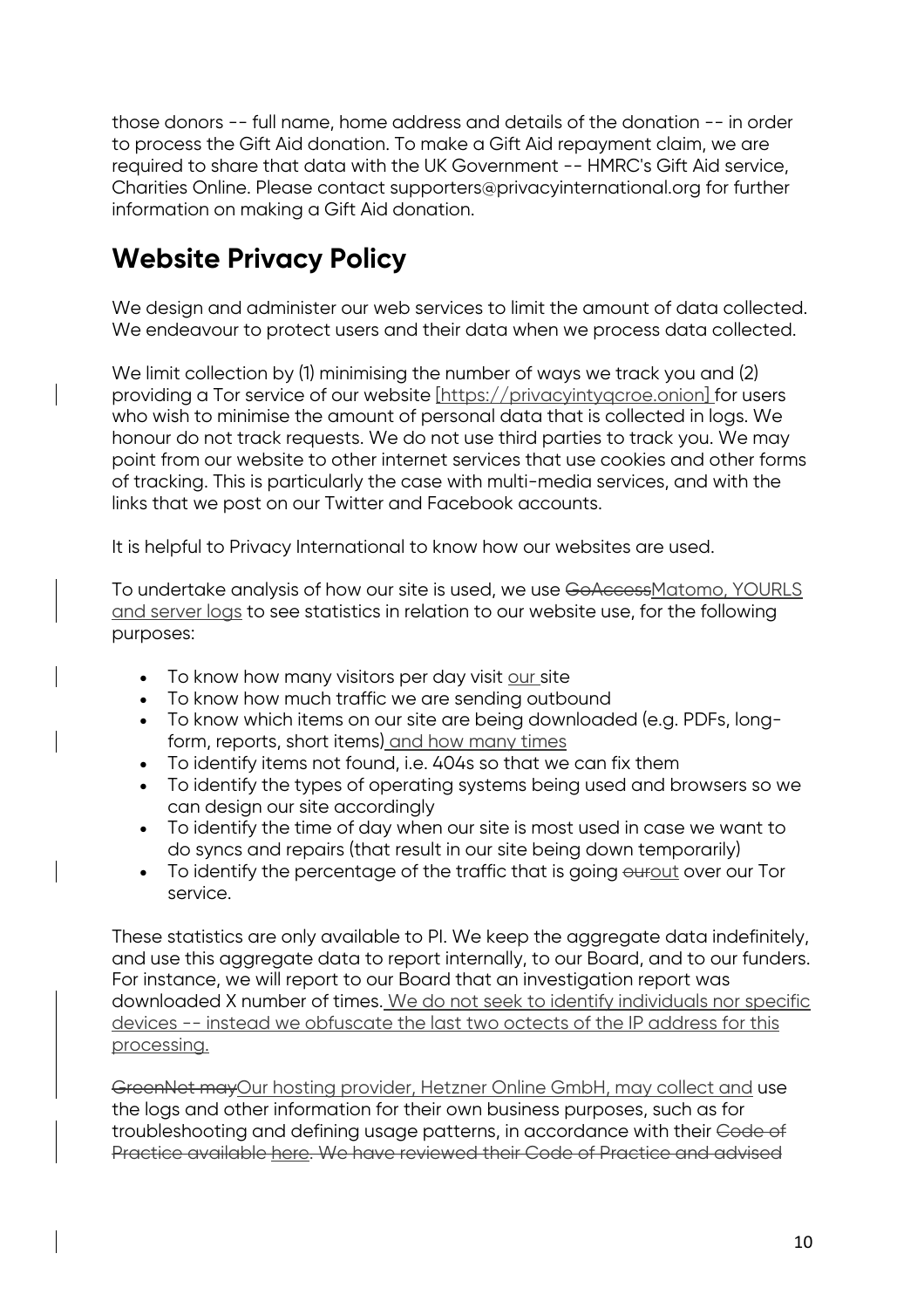them on best practicespolicies and relevant law. Hetzner are based within the European Economic Area, and are bound by German federal data protection law.

GreenNet has refused to take part in the UK Government's voluntary traffic data retention scheme. As a result, GreenNet's Code of Practice states that it keeps most information logged in relation to internet and internet support services for seven days and some for up to 1 month, after which this information is deleted. However, as a UK-based provider, GreenNet is susceptible to retention orders in the UK, which may require it to retain this information for longer periods of time. We do not access this information in its raw form, nor do we review specific user activity.

Our other network provider is Hetzner in Germany. It was selected because it is based within the European Economic Area. They are obliged to adhere to German federal data protection law.

Our Action Platform is hosted by Microsoft Azure in the UK. All data held there is protected under UK data protection law.

# **Cookies Policy**

We use cookies, small files which we put on your computer device, to administer content for visitors to our siteAction Platform. We do not use cookies to track individuals and identify them personally. You can find out more about cookie management in the EFF's helpful guideour guides to protecting yourself from online tracking.

### **Campaigns and fundraising website - action.privacyinternational.org**

On our campaigns websiteAction Platform -- action.privacyinternational.org -- if someone decides to log-in and asks for their details to be remembered by their browser, we set a cookie for this purpose.

|  | Name_Purpose                                                     | Duration       |
|--|------------------------------------------------------------------|----------------|
|  | Allows the website to determine whether your browser is          | <b>Browser</b> |
|  |                                                                  | session        |
|  | Sess* Used to restart your sign-up session in case the user gets | 23 days        |
|  | interrupted and must restart.                                    |                |

## **Fundraising website - support.privacyinternational.org**

On our fundraising website -- support.privacyinternational.org -- we set a session cookie in case the user gets interrupted and must restart the donation process.

|       | Name Purpose                                                | <u> Auration</u> |
|-------|-------------------------------------------------------------|------------------|
|       | Allows the website to determine whether your browser is     | Browser          |
|       | has_js<br>JavaScript compatible.                            | session          |
| Sess* | Remembers you for the duration of your session, in case you | $27$ dave        |
|       | are interrupted or so that you can press 'back'.            |                  |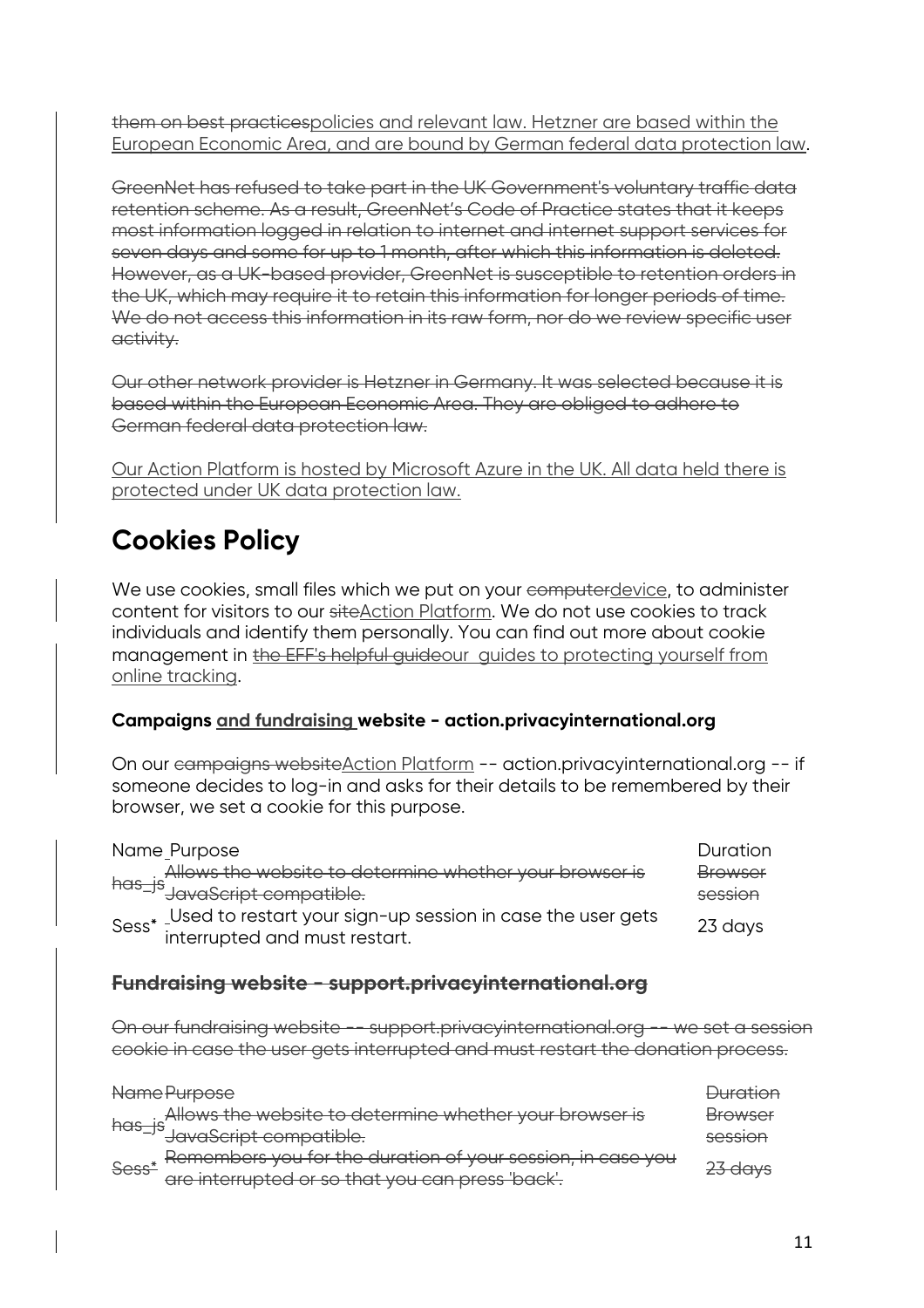## **Third party cookies**

We may also point from our websites to other internet services that do use cookies. Our payment processors, for example, will place cookies as well. This is also the case with multi-media services, and with the links that we post on our Twitter and Facebook accounts.

# **Social Media**

We use social media and social networking services to advance our work. These applications require the use of third party service providers. Notably, we have a Facebook page, Instagram account, Twitter feed, a Mastodon account, articles published on Medium, and a YouTube channel.and PeerTube channels:

- The Facebook page is administered by Facebook, in accordance with Facebook's Data Policy available here, and is accessible by Facebook users who have already consented to Facebook's Data Policy. The Group page is managed by Privacy International staff members. We do not export information on our followers from the Facebook platform.
- The Instagram account we use is administered by Instagram, in accordance with their privacy policy available here.
- The Twitter account we use is administered by Twitter, in accordance with Twitter's Privacy Policytheir privacy policy available here.
- The Medium page is administered by Medium, in accordance with their privacy policy available here.
- The YouTube channel is administered by YouTube, in accordance with their privacy policy available here.
- PeerTube is a self-hosted video streaming platform using P2P directly in your web browser, developed by Framasoft. You can find more information about P2P and Privacy here.
- The Mastodon account is administered by mastodon.xyz, in accordance with their privacy policy available here.

We use direct messaging over social media on occasion, when individuals and organisations contact us on Facebook by leaving messages in our Inbox or by sending us Direct Messages on Twitter.directly on these social media platforms. We aim to delete these messages as soon as we have responded to the queries.

We will continue to push social media companies for stronger privacy protections for all their users.

# **Volunteers' and Applicants' Information**

Occasionally we receive employment information from prospective employees. This information may include the individual's CV, biographical information, contact details, immigration status, photograph, and references. This information is shared with relevant staff internally until that individual becomes a candidate for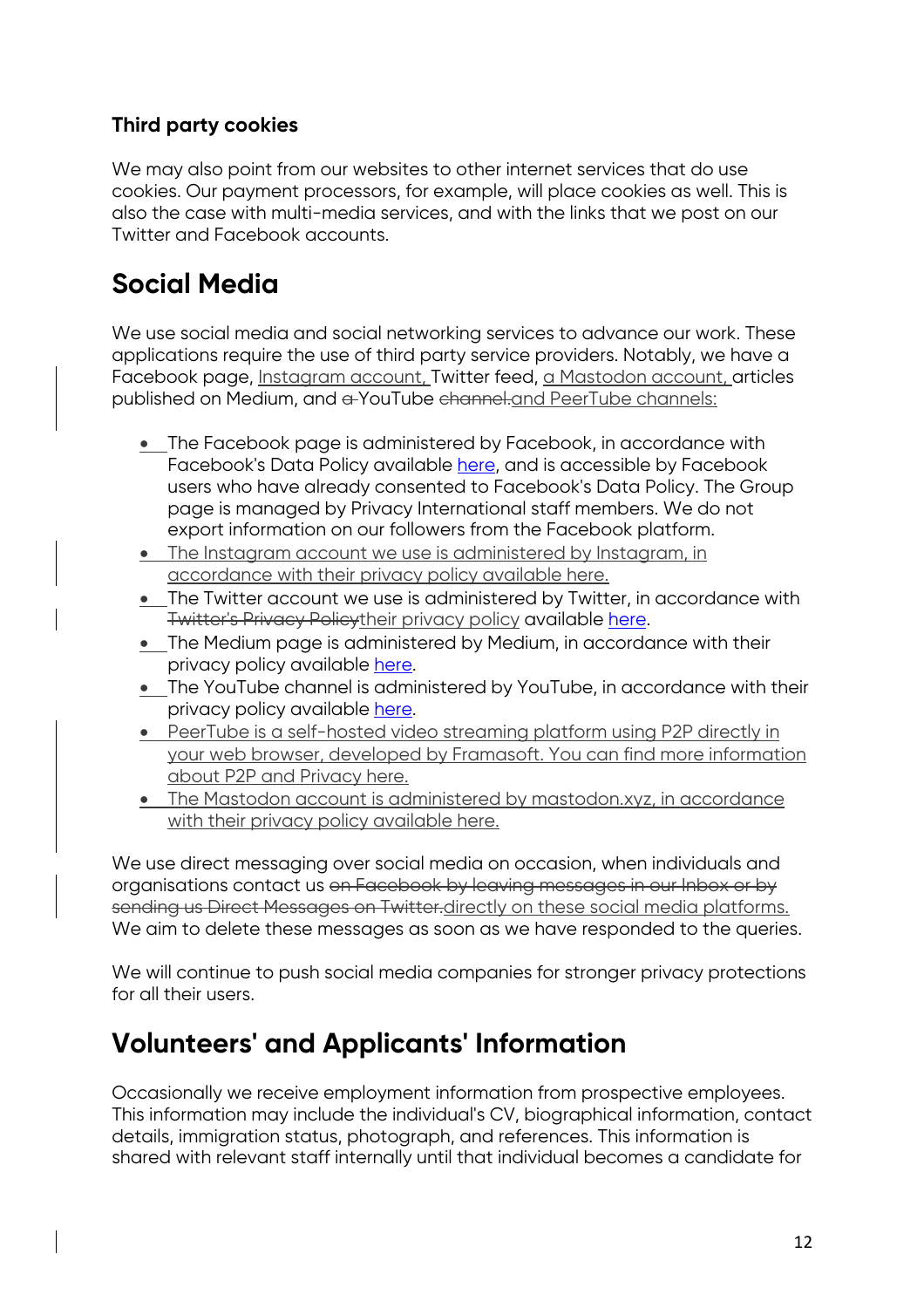employment. At that point we may share the CV with our trustees. We delete your application once it is no longer necessary for the recruitment exercise.

We also collect and process prospective and current volunteer data for recruitment and administration purposes. This data may include biographical information, contact details, immigration-related information, references, and payment details for reimbursement purposes. Again, we delete your application once it is no longer necessary for the recruitment exercise.

We keep all accounting and administration information for auditing purposes, in accordance with standard practice and UK law.

# **Research and Investigations**

We collect and process data in relation to our research and investigations, for example when conducting research into potential or current subjects and participants of our research and investigation projects. This data may be provided to us by the individuals themselves, from publicly available sources, or from third parties. This data may include biographical information; contact details; employment details; financial information; photographs; and information on racial or ethnic origin, political opinions and interests, trade union membership, religious or philosophical beliefs, sex life or sexual orientation and concerning the commission (or alleged commission) of any criminal offence, and any related proceedings and sentences. This data is used to carry out research and investigations in connection with our mission, which is described on our About page.

# **Your Data Subject Rights**

You have rights under data protection law over your personal data.

You are entitled, to request access to, rectification of, or erasure of your personal data. You are also entitled, to request restriction of collection and/or processing of, or object to certain types of collection and/or processing of your personal data. You have the right to ask us not to collect and/or process your personal data for marketing purposes; we currently require your consent by opting-in, and you can change your preferences at any time. We will usually inform you (before collecting your data) if we intend to use your data for such purposes or if we intend to disclose your information to any third party for such purposes. You may also, in some circumstances, have a right to data portability.

We will provide you with a response to your requests in accordance with U.K.UK data protection law. Requests can be submitted at any time by email to privacy@privacyinternational.orgprivacyofficer@privacyinternational.org, or by post to the physical address set out below. You also have the right to lodge a complaint with the corresponding data protection supervisory authority in your country of residence. You can find the relevant supervisory authority name and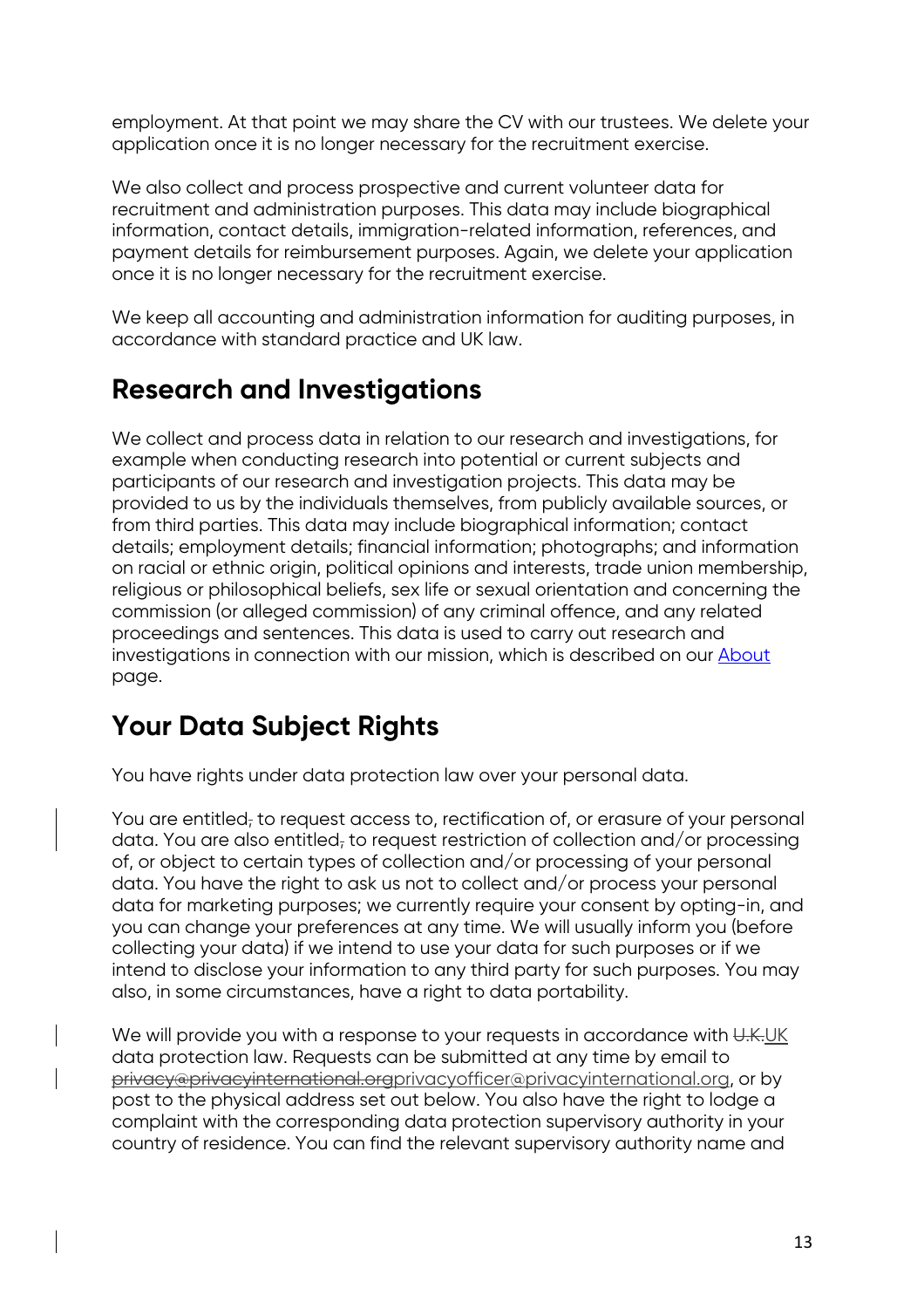contact details here. In the UK the data protection supervisory authority is the Information Commissioner.

# **How to Contact Us**

Please read the Policy carefully. To update your preferences, review or update your information, submit a request, raise any issues regarding the processing of your personal data or raise any questions, comments, or concerns about the Policy, you may contact us by writing to Privacy International, 62 Britton Street, London, EC1M 5UY, United Kingdom,

or privacyprivacyofficer@privacyinternational.org.

# **Changes to the Policy**

In the event that the Policy is changed at any time, the date and nature of the change will be clearly indicated in this document. In the event that the change has a material impact on the handling of your personal information, we will contact you to you to inform you of the changes and where appropriate seek your consent.

# **Revisions**

Updated in May 2021 to explain how our new Action Platform works, and reflect various changes to our service providers.

Updated in May 2018 to take into account the EU General Data Protection Regulation taking effect on 25 May 2018. We have also stopped using Piwik analytics until we can ensure it is implemented in a compliant manner.

Updated in November 2017 as part of a review of our personal data handling practices and our new website as well as changes to providers. Also updated to take account of the new General Data Protection Regulation which will come into effect throughout the EU on 25 May 2018.

Updated in December 2014 as part of a review of our personal data handling practices, and our new website, and changes to providers.

Updated in June & July 2012 to take account of the "Cookies law", and explain that we now honor DoNotTrack through our Piwik analytics suite. We also added a cookies section to the Policy. We also updated the email provider to remove references to our previous provider, and note that our mail is hosted by GreenNet. We also made updates due to our status as a charity.

Updated in May 2012 to notify of analytics (Piwik) now run by Privacy International not a trusted partner.

Updated in June 2011 to notify of our transition to using analytics.